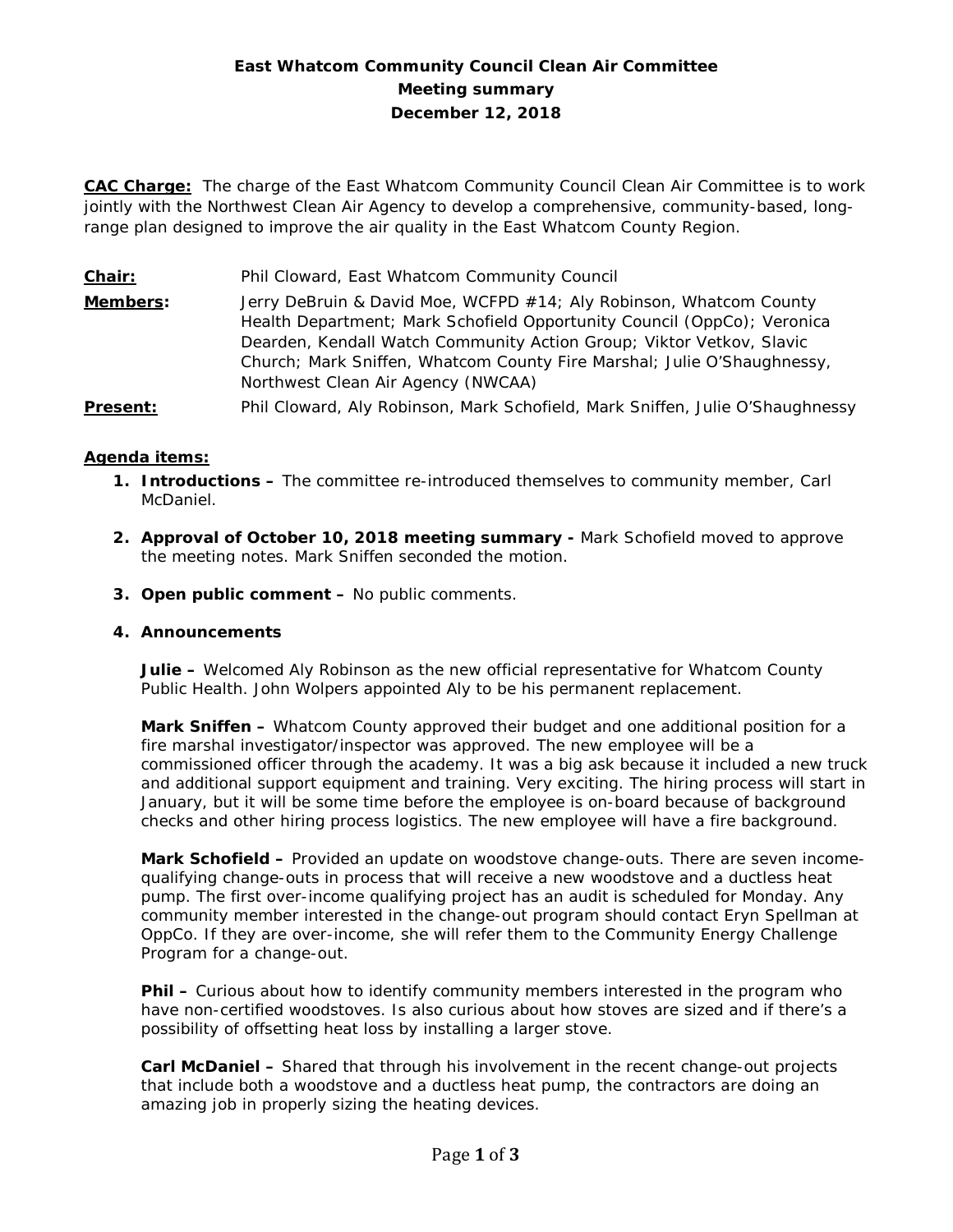Carl connected with multiple community members and has walked them through the process. The evaluation process to determine the appropriate woodstove size can be challenging in that the calculation typically assumes new 2'x4' construction with prescribed insulation. Some homes (trailers) have a significant amount of heat loss, which puts a greater demand on the woodstove.

**Mark Schofield –** Clarified, for Mark Schofield, that energy audits are required for overincome qualifying projects.

Julie - Restated that the current grant fully covers the cost of a new wood/pellet stove and a ductless heat pump to all community members, including those who are over-income.

**Carl –** Mentioned that a deterrent of the over-income program (Community Energy Challenge) was that the homeowner had to pay prevailing wages, which made the project more expensive.

**Aly –** Asked Carl if he would post something on "Nextdoor" if he was provided with a change-out program description.

**Carl –** Has posted program information several times. Trying to get people to follow through, especially non-English speaking households, can be challenging. Carl has brought Devin, who is fluent in Spanish and Russian, with him to talk to residents about the program.

**Mark Schofield –** Thanked Carl for all of his efforts and involvement in the community.

**Phil –** Asked what the income quidelines are for qualifying households.

**Mark Schofield –** Will provide committee with income-qualifying guidelines. Regardless of income, residents can call Eryn Spellman (OppCo) and she will direct them to the appropriate program in which they qualify.

**Julie –** Informed the committee that last year approximately 30 wood heating exemption applications were received. So far this year, nine applications have been received. Julie will contact last year's applicants to make sure they are aware that they need to re-apply annually. The reason annual submittal is necessary is so that we can determine if a perpetual cause exists so that it can be addressed, making the exemption unnecessary. The "annual" time period is July 1 through June 30.

### **5. Woodshed status update**

**Phil –** Carl secured a trailer and the hauling of sheds from the school to the resource center seemed to be on track. Personal demands have delayed the hauling. Due to potential winter weather and safety concerns sheds will be delivered as soon as possible after Christmas vacation and when school is back in session.

### **6. Biomass committee update**

**Phil –** Can't work on the wood bank site that has been leased because of a zoning issue that needs to be resolved (conditional-use permit).

Thinks that although there is still hope, there is some doubt that the light-industrial zoned area will be used to manufacture pellets because of how the East Whatcom Regional Resource project was viewed, in regards to increased particulate emissions. It is going to